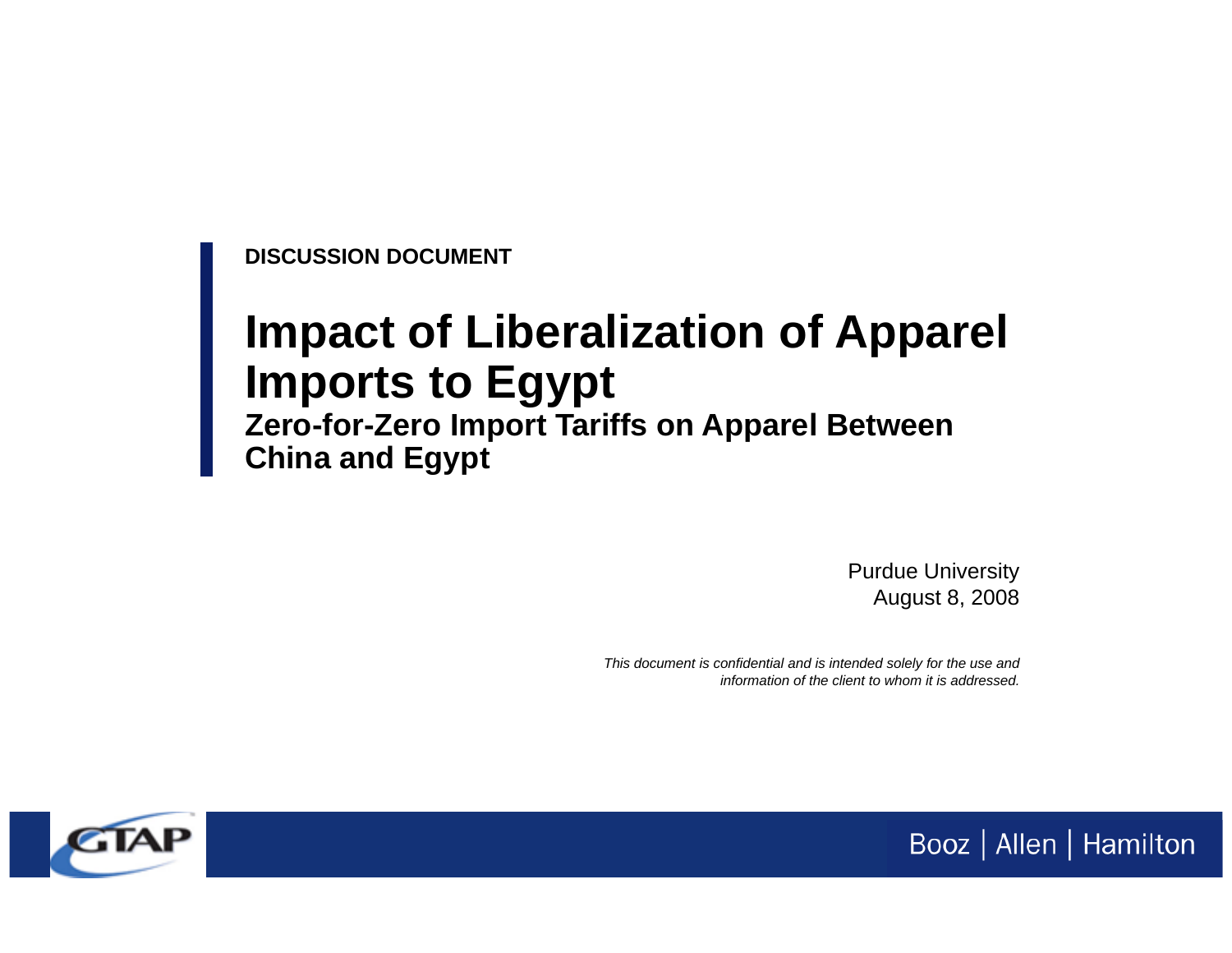**Michael Phelps, Olympic athlete and CIA spy, defects during the Beijing Olympics and ignites a Democratic revolution in China**

#### **BASELINE**

- ▶ Egypt currently imposes a 38% import tariff on Chinese apparel
- China currently imposes no import tariff on Egyptian apparel

#### **SHOCK/CLOSURE N POLICY DEBATE**

- ▶ Egypt and China eliminate bi-lateral tariffs on apparel
- Unemployment permitted in developing countries

- China theorizes that it stands to improve exports of apparel to Egypt
- Egypt expects consumers to gain from lower import prices, but is concerned with employment

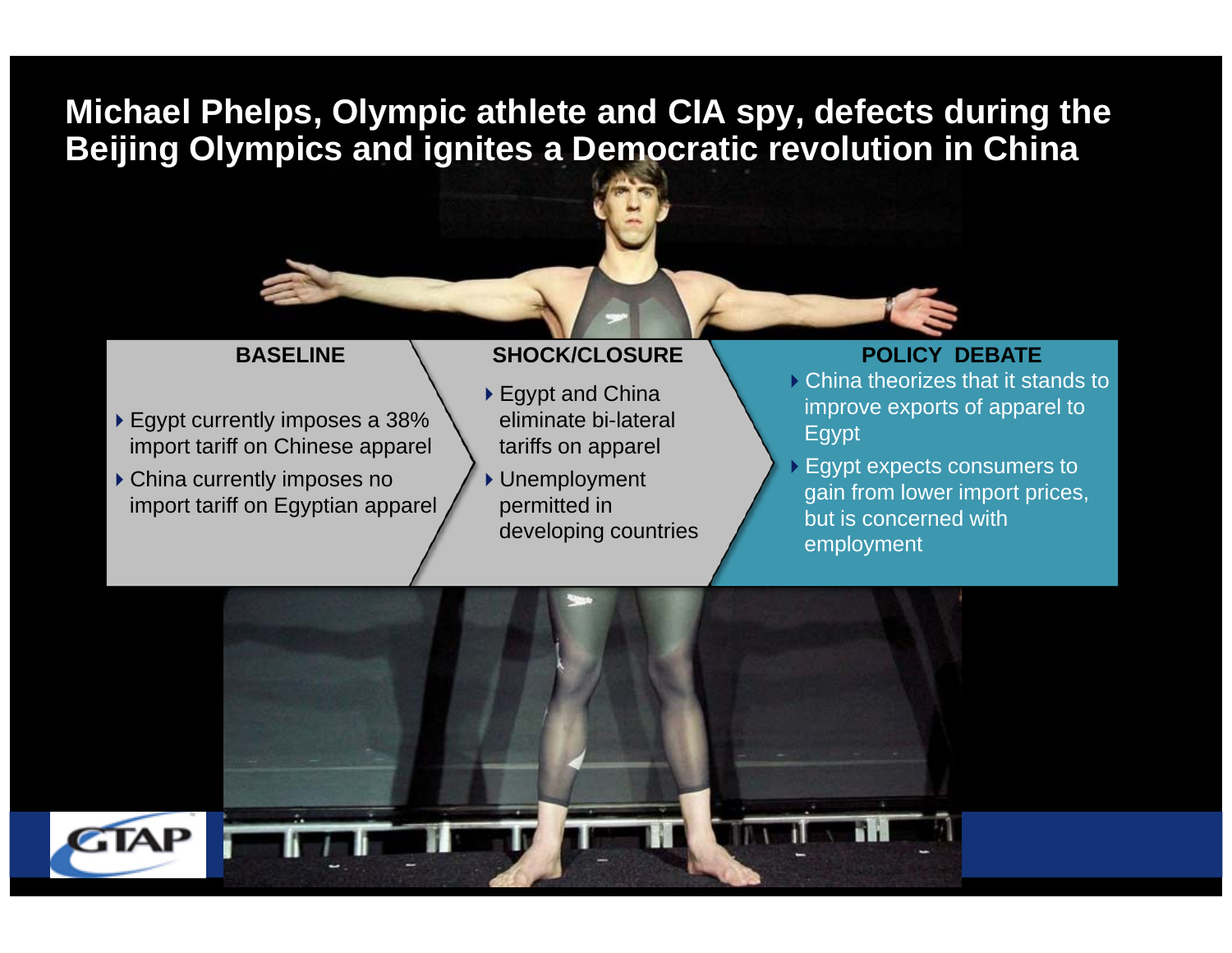**"Every economist knows, the first step in world domination is apparel trade" – Csilla Lakatos (Chief Economist, Phelps Society)**



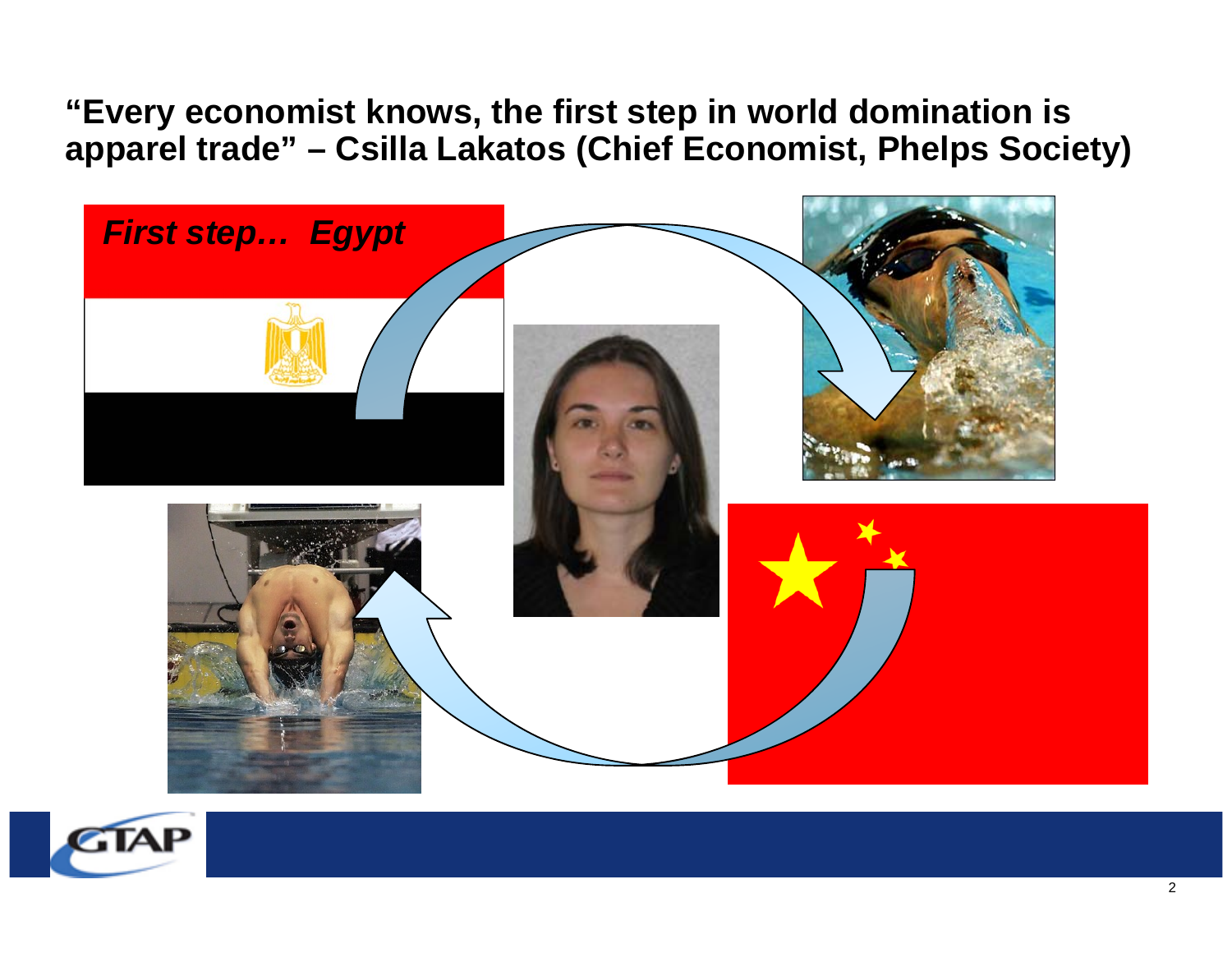## **Egypt experiences an overall welfare loss despite increased employment**



- The scenario assumes a perfectly elastic supply of labor; Otherwise the imposition of full employment precludes gains from the endowment contribution to EV
- Positive *endowment effects* from the ability to increase employment of unskilled labor
- Terms of trade suggest that Egypt's export prices decreased at a rapid pace relative to world prices.
- *The China-Egypt apparel liberalization scenario leads to -1.3% change in Egypt's GDP*

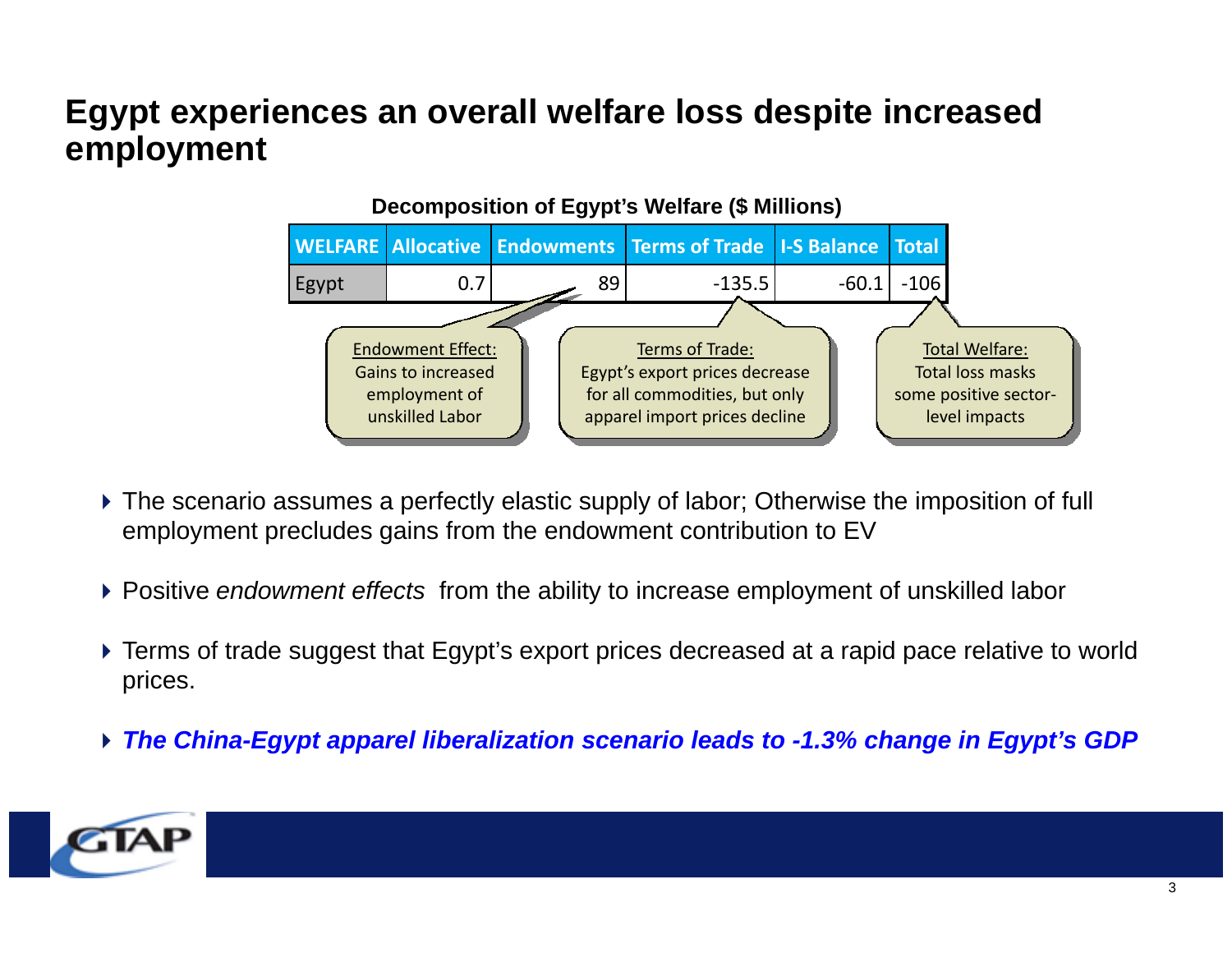## **Looking at the industry level, Egypt's Apparel industry contracts due to a surge in Chinese imports**



### **Impact to Egypt's Apparel Industry**



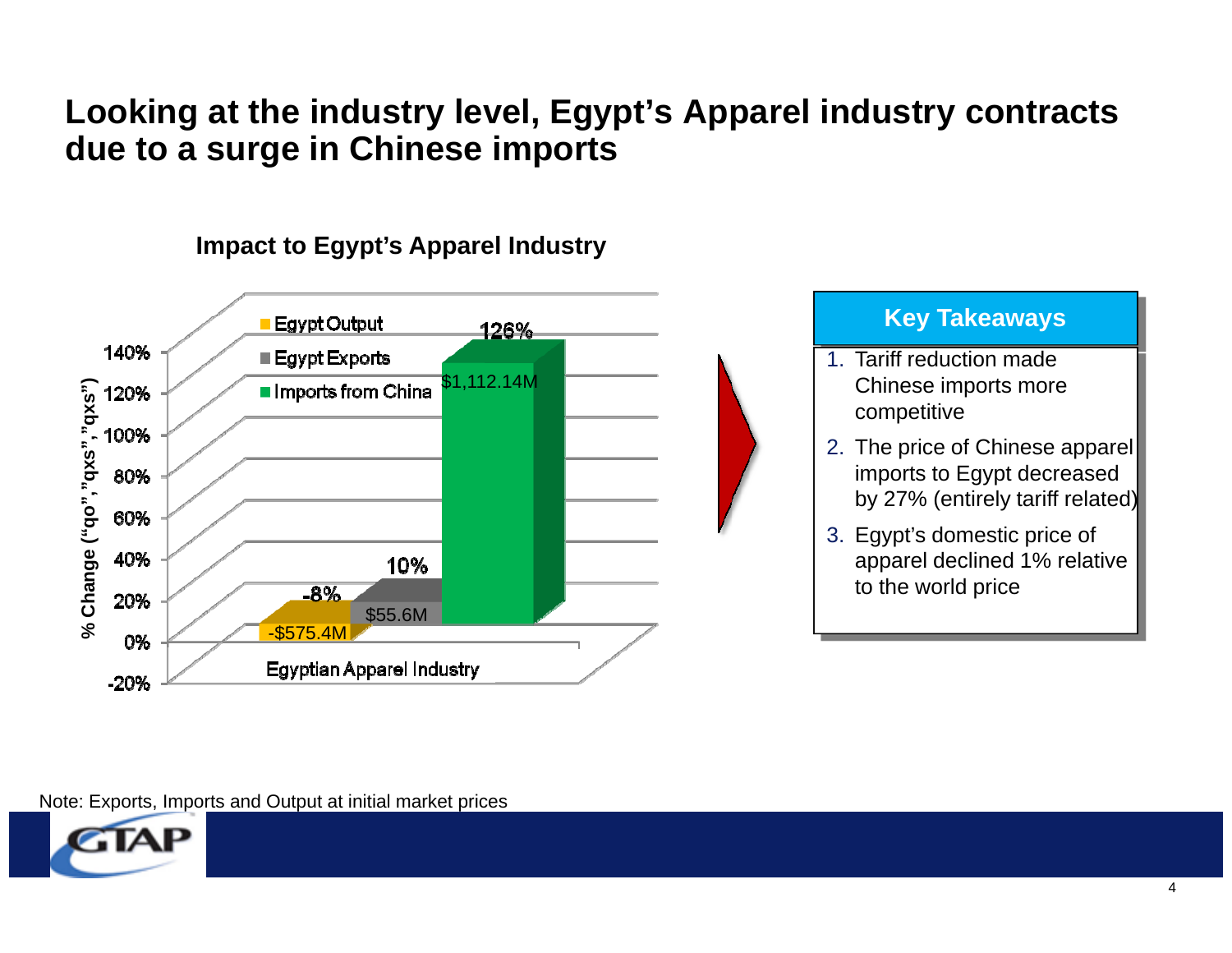## **The benefits from partial liberalization of Apparel allow for greater utilization of mobile factor endowments**



•Overall increase in demand for unskilled labor in Egypt (0.335%)

•Income of unskilled labor increases by *\$89 million*  (original VFA for unskilled labor \* Δ labor demand)

#### **Key Takeaways**

- 1. Egypt experiences a reallocation of mobile factor endowments away from Apparel to other industries
- 2. The results indicate that Apparel was inefficient preliberalization
- 3. Increased employment of unskilled workers
- 4. Decreased price of apparel as an intermediate input

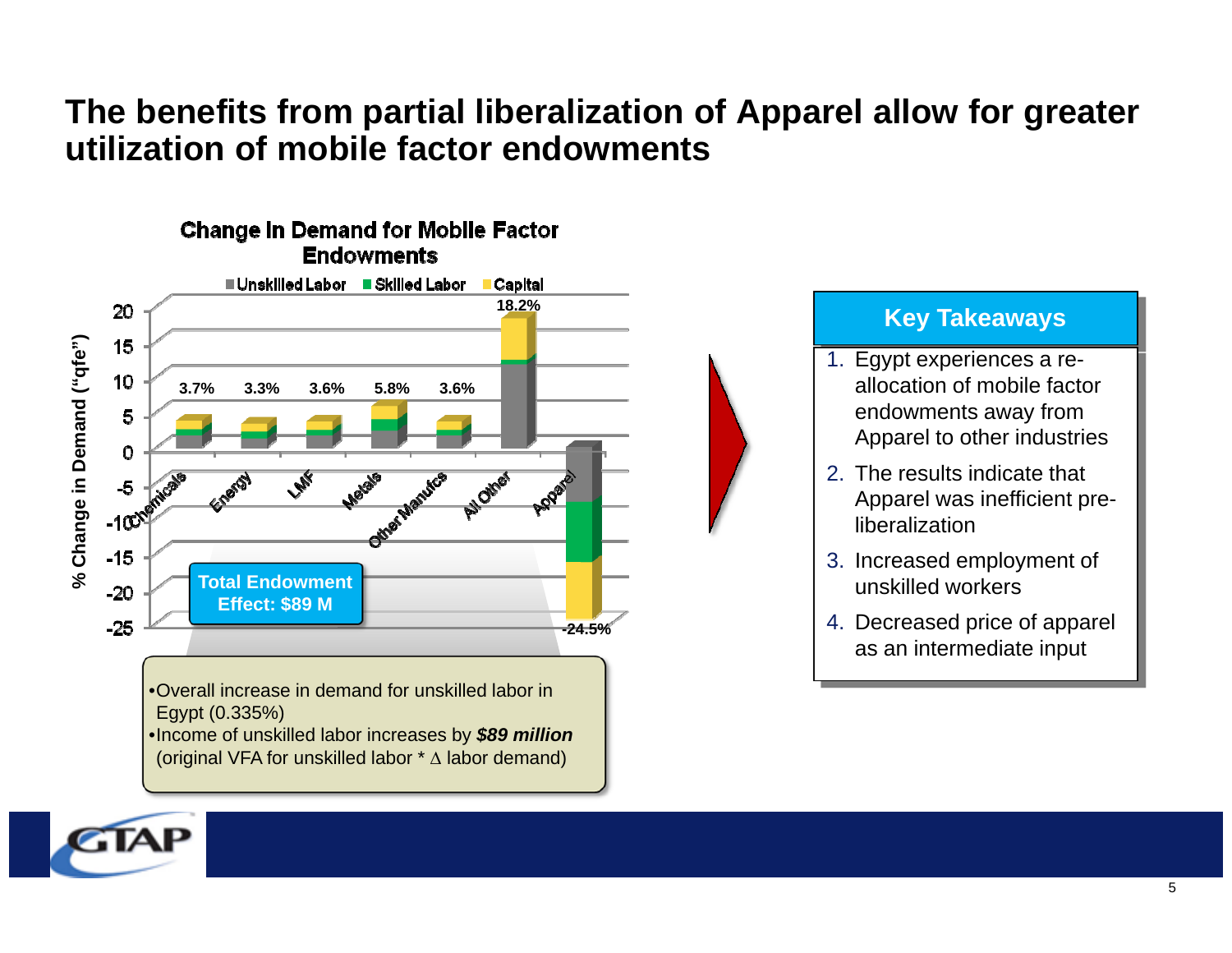## **The Terms of Trade welfare effects are due to relative shifts in Egypt's export and import prices**



#### **Key Takeaways**

- 1. Prices on all Egyptian exports are decreasing
- 2. Prices on imports to Egypt decline minimally
- 3. Output in all industries, except Apparel, is increasing

**tot = psw - pdw (pfob \* VXWD) – (pcif \* VIWS)**